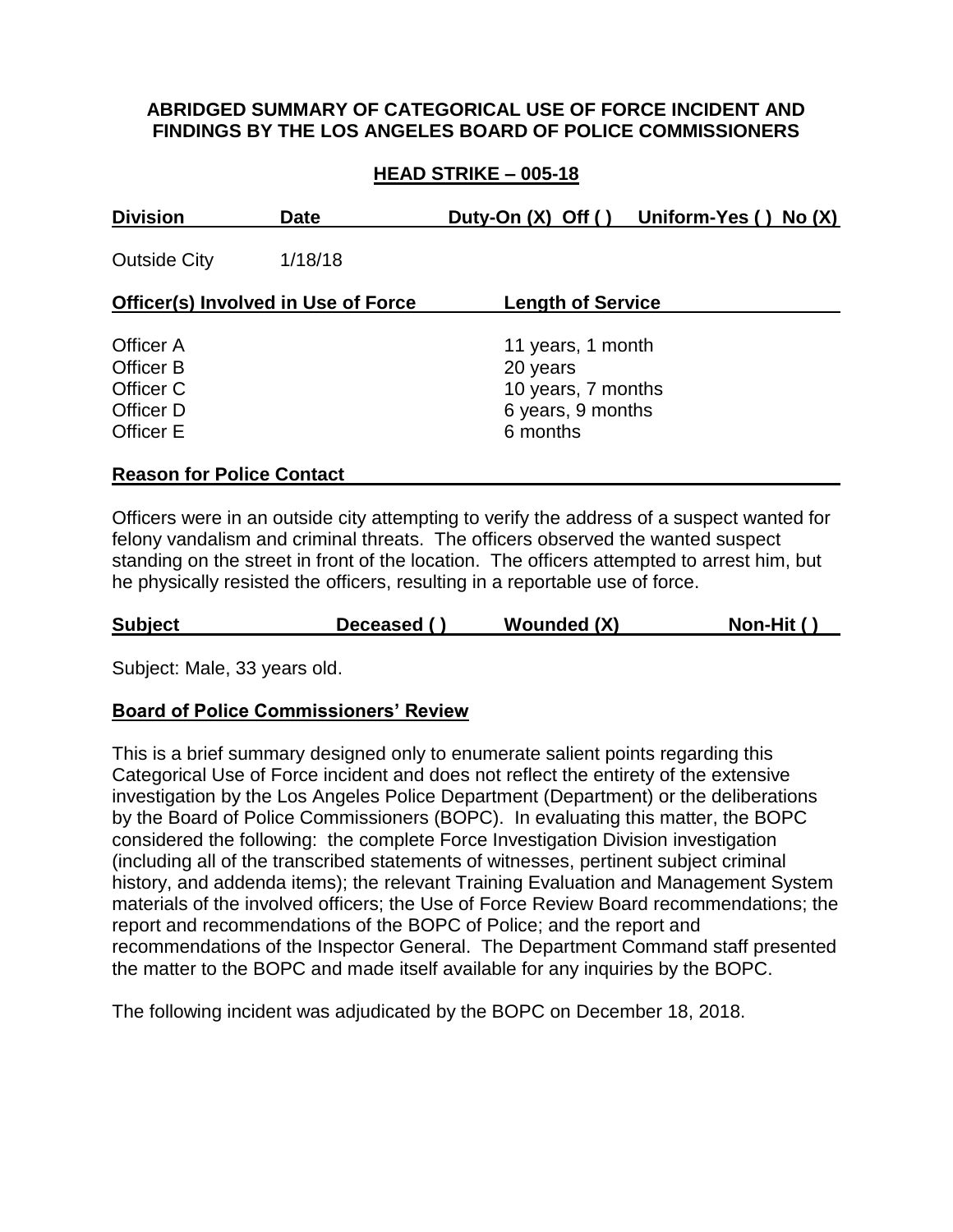### **Incident Summary**

A Victim filed Criminal Threats and Assault with a Deadly Weapon reports against the Subject. LAPD Detectives investigated the crime reports and presented the case to the Los Angeles County District Attorney's Office. The District Attorney's Office filed two counts of Criminal Threats and one count of Vandalism, resulting in a warrant being issued for the Subject's arrest.

Officer A was assigned as the lead investigator and tasked with locating and arresting the Subject. Officer A was assisted by Officer B. Both officers had worked on the same team for approximately eight years.

After reviewing the Subject's arrest warrant, Officer A met with Detectives and obtained background information on him. The Subject lived with a relative outside of the City of Los Angeles. Detectives further informed Officer A that the Victim had advised that the Subject had shown her a gun in the past. In addition, another witness also stated he believed he saw the Subject with a gun at the time of his offenses.

Officer A set out to conduct due diligence in locating and arresting the Subject. Officer A met with fellow team members, briefed the team on the case, and discussed tactics as they drove to the area. The Subject was not at the location. Officer A spoke with the Subject's relative who informed him that the Subject did not live with them, but would visit on occasion. The relative further informed Officer A that the Subject drove a white van and that he possibly lived with a girlfriend in another city. Officer A gave the Subject's relative a business card and asked her to have the Subject call him/her.

The following day, Officer A partnered with Officer B to continue the search for the Subject. They decided to check the Subject's family's residence again. Prior to driving there, the officers again discussed the details of the case, tactics, and the Subject's background. Officer A made sure to inform his/her partner that, based on the information received from Detectives, the Subject may be armed. They agreed that Officer A would be the designated contact and communications officer and would broadcast their location when they arrived.

Early in the morning, the officers arrived at the family's home and did not see the Subject's van. Officer A again spoke with the Subject's relative who informed Officer A that he had visited her the night before. She went on to tell Officer A that she had no idea where he currently was. The officers waited in the area for approximately 30 minutes to see if the Subject returned home, but he never did.

Officers A and B were provided with a phone number associated with the Subject, and Officer A used Department resources to check the phone number. The check revealed an address for the officers to check. According to Officer A, in his/her experience the database he/she had checked is not always accurate. With that in mind, Officers A and B formulated a plan to drive to the location and verify whether the address existed. Officer B called their supervisor and informed the supervisor of their plan to drive to the location to verify the address existed. The supervisor agreed with the plan and advised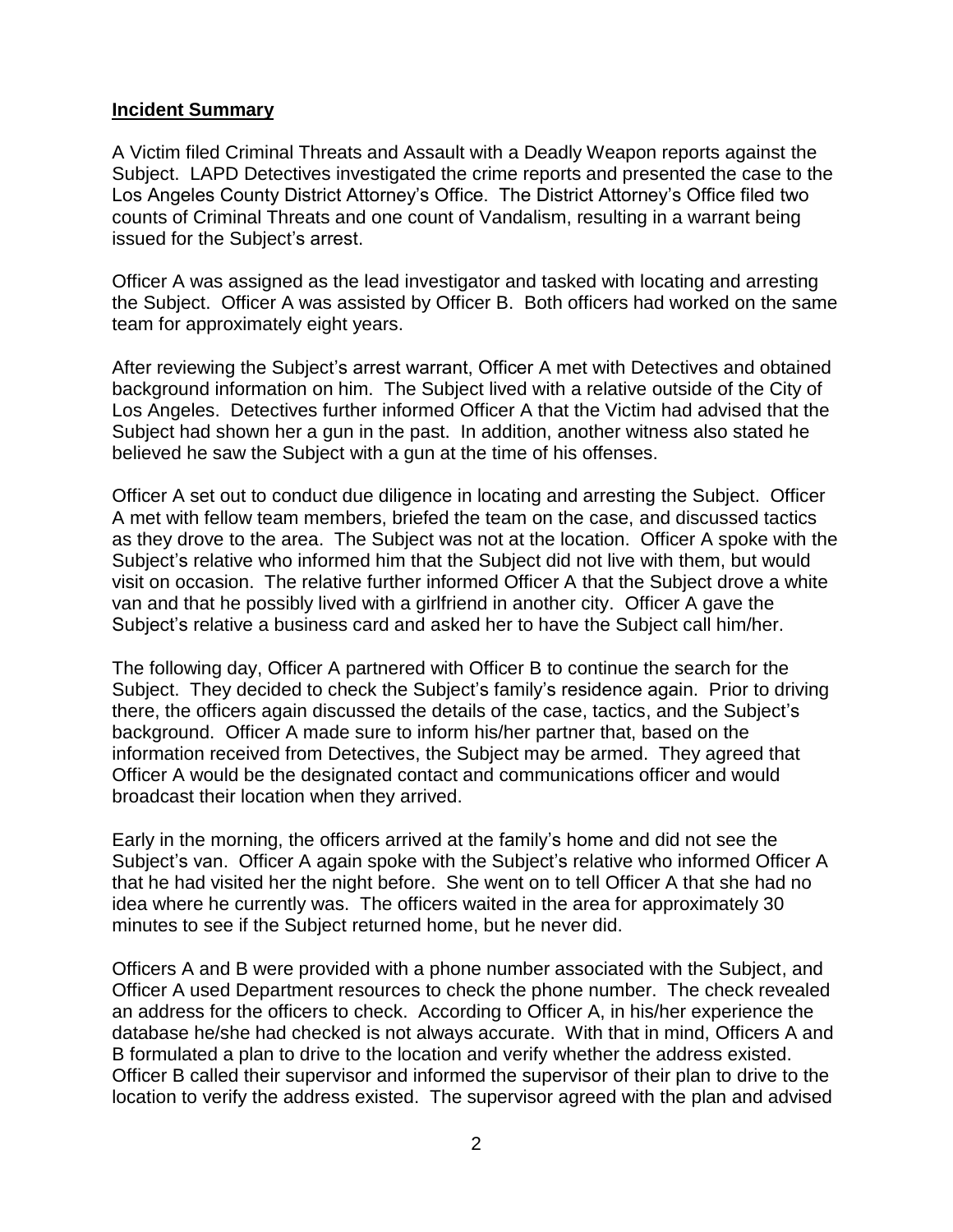them that the rest of the team was busy with an arrestee in custody, but would respond to their location as soon as possible to assist them.

Officers A and B were operating in an unmarked grey sports utility vehicle, with Officer B as the driver. Both officers were wearing plain clothes and black nylon tactical vests with a police badge patch on the left breast, "Los Angeles Police" embroidered on the right breast and the word "POLICE" embroidered on the back.

Both officers had discussed and agreed that if the Subject's van was at the location, they would set up surveillance on his vehicle and wait for the rest of their team to arrive to assist them. However, if the Subject was observed outside the residence, the officers would make contact and arrest him.

According to Officer B, as the officers approached the location, he/she observed a vehicle roughly matching the Subject's vehicle description parked on the street. The driver's door was open and the Subject was standing in between the open door and the driver's seat. Officer A looked at the vehicle's license plate number and verified that it was a match to the Subject's vehicle. Officer A recognized the Subject from his driver's license photograph and wanted flyer.

According to Officer A, he/she would normally prefer a complete team present to assist with the arrest of a suspect. Once the suspect is located, he/she would set up containment and notify the division or outside entity responsible for the area of the arrest. This did not occur in this particular case because the Subject was observed outside on the street, and the officers believed they needed to take him into custody without delay.

According to Officer B, the Subject looked right at the officers. Officer B knew the Subject failed to show up for their appointment and suspected that the Subject was "hinked up." Officer B stopped the police vehicle in the middle of the street, approximately 20 feet from the Subject, and the officers exited.

Officer B exited his/her vehicle and stood in front of his open door. The Subject was wearing a red hoodie sweater with his hands inside its pockets. Believing the Subject could possibly be armed, Officer B unholstered his/her handgun.

Since Officer A had been designated as the contact officer, he/she instructed the Subject to remove his hands from the hoodie and to stand at the rear of his vehicle. Officer A then instructed the Subject to turn away and put his hands on his head. The Subject initially complied by standing at the rear of the van. When Officer B observed that the Subject was complying, he/she holstered his pistol.

Officer A approached, grabbed the back of the Subject's hands, and attempted to place them in a rear finger flex grip to handcuff him. Meanwhile, Officer B stood to the side in a cover position. Officer A then advised the Subject that a warrant had been issued for his arrest. The Subject immediately began to question the officers as to the reason he was being arrested and to pull away from Officer A. The officers told the Subject to stop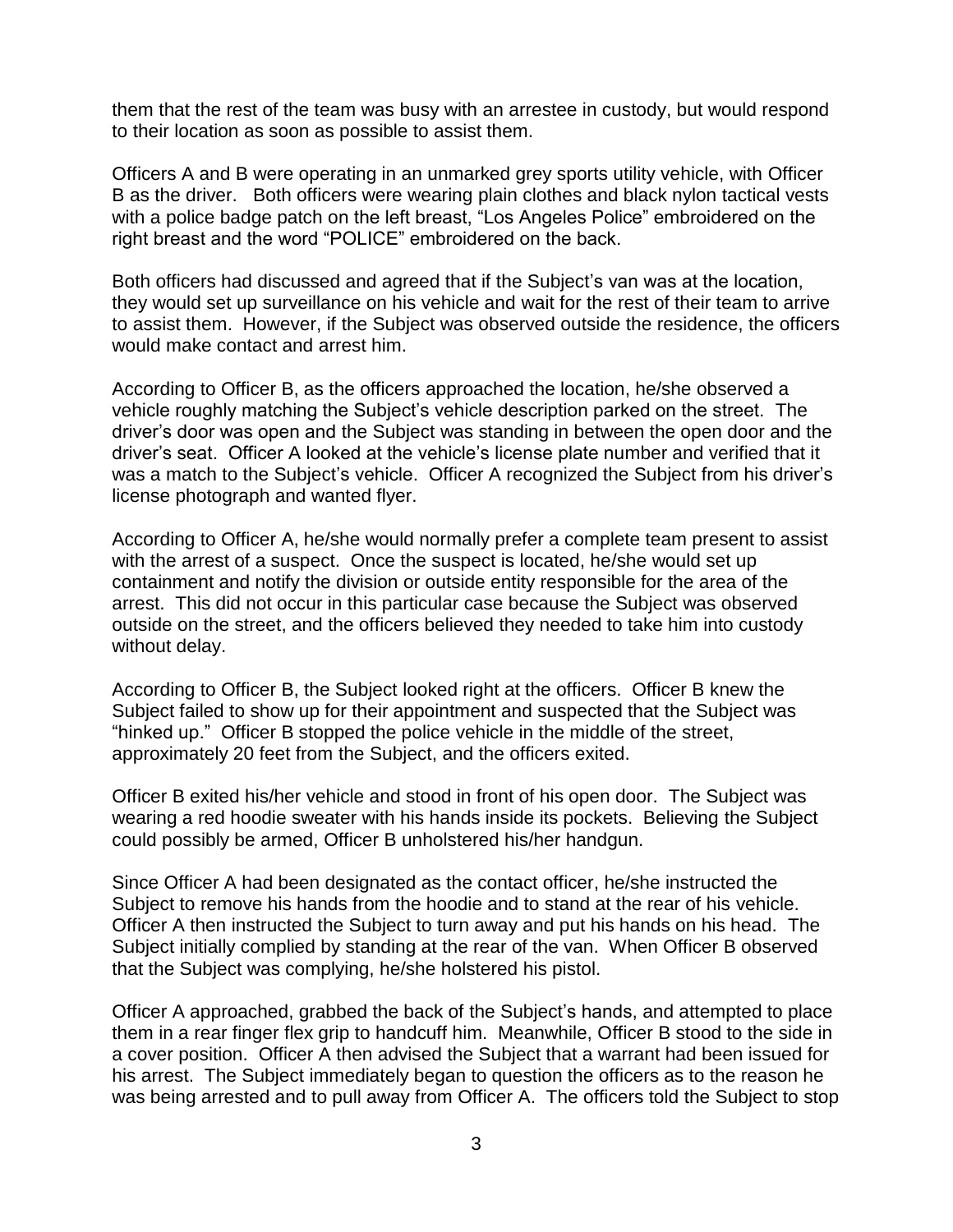resisting multiple times, but he refused to comply with their orders.

Officer B assisted his/her partner and grabbed the Subject to control him. The Subject continued resisting and placed his hand inside the front pocket of his sweater. Fearing that the Subject was possibly arming himself, Officer B released his/her hold and stepped back. Officer B armed himself with his/her ASP baton and expanded it. According to Officer B, he/she hoped that the sound of the expanding baton would cause the Subject to comply, but it did not. Officer B ordered the Subject to stop resisting, to get on the ground, and to remove his hand from the sweatshirt pocket. The Subject partially complied. He removed his hand from the pocket, but continued flailing his arms and elbows, preventing the officers from controlling him. According to Officer B, he/she used his baton and struck the Subject once in the leg. The baton strike glanced off and had no effect on the Subject. Officer B struck him a second time in the leg, but it too was ineffective.

According to Officer B, the Subject again placed his right hand into his sweater pocket. Believing that the Subject was attempting to arm himself, Officer B ordered him to remove his hand from the pocket, but the Subject did not comply. Officer B used his/her baton and struck him twice in the right hand, forcing the Subject to remove his hand from the pocket. Officer A attempted to control the Subject with wrist locks, a finger flex and a bear hug. The Subject continued resisting by flailing his arms and elbows and attempting to break free.

With the baton strikes to the Subject's leg and hand having no effect, Officer B decided to transition to the Taser. Officer B knew that Officer A carried a Taser in a holster attached to his/her left leg and Officer B told Officer A that he/she was going to use the Taser. Officer B removed the Taser from Officer A's holster. Officer B then moved to the right side of Officer A and was going to attempt to contact Tase the Subject, utilizing the Taser's drive-stun mode. However, within moments the Subject broke free and began to run alongside a vehicle parked in the driveway toward the rear yard. According to Officer B, everything occurred so fast that he/she was unable to give a Taser warning. Officer B took three or four steps, aimed the Taser at the Subject's back as he was running, and fired from an approximate distance of nine feet. According to Officer B, one of the Taser darts struck the Subject in the back, but Officer B was not sure if the second dart struck the Subject. The Subject fell to the ground, but immediately got up.

The Subject continued running as Officers A and B chased him. The officers caught up to the Subject as he reached the wooden gate that led to the back yard of the residence. Officer B was still armed with the Taser. As the Subject attempted to open the gate, Officer B tased him on his right rib cage utilizing the Taser in drive-stun mode. According to Officer B, he/she, Officer A, and the Subject all fell to the ground inside the back yard. The Subject fell onto his back, and Officer B fell face-down and was now chest-to-chest with the Subject. Officer A fell to the right of the Subject near the lower half of his body. The officers and the Subject continued to struggle with one another in the confined space between the wall of the residence and the driver's side of a pickup truck that was parked in the rear yard.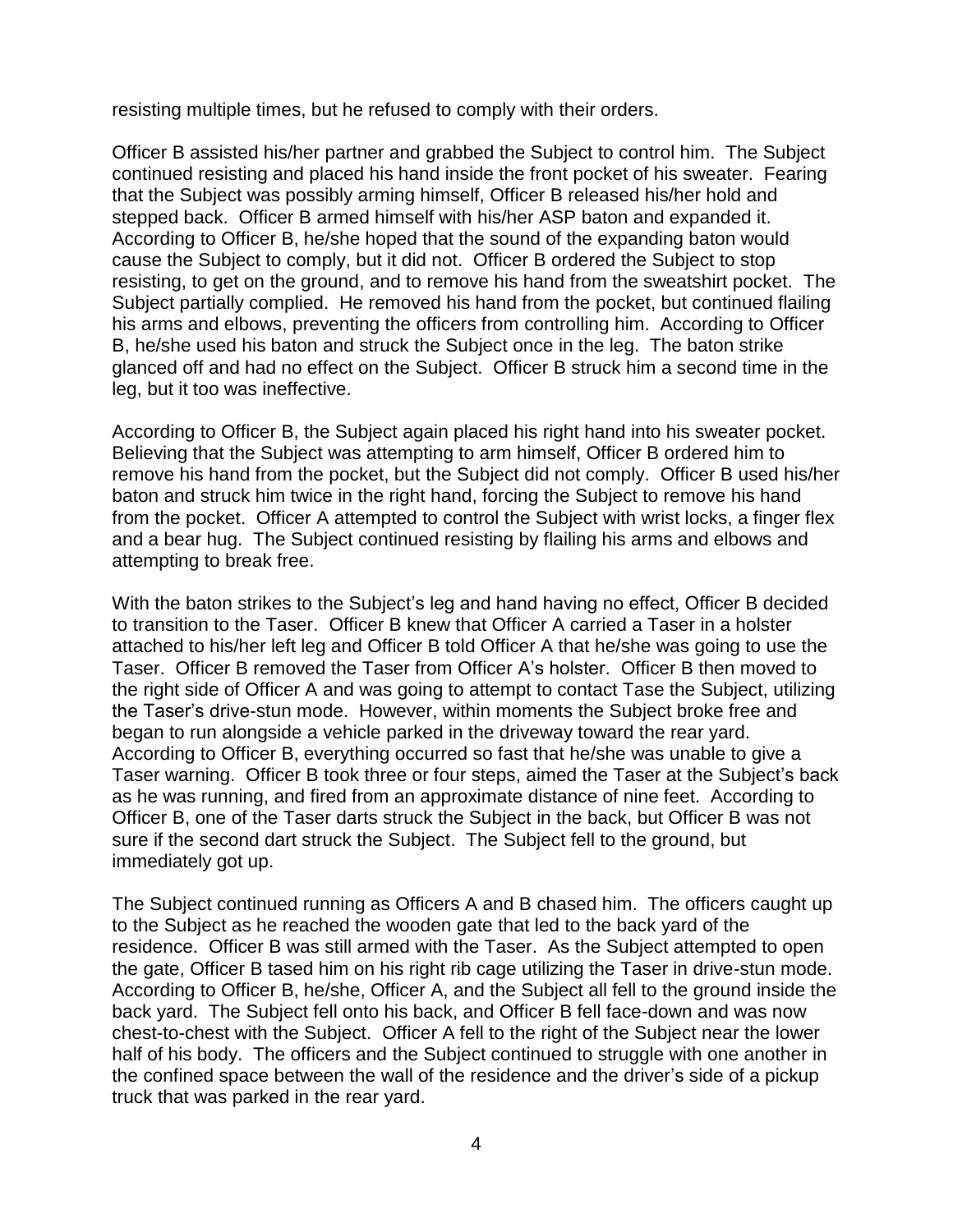When the officers and the Subject fell to the ground, Officer B dropped the Taser. The Subject picked up the Taser with his right hand and brought it up to the level that led Officer B to believe he/she was going to be tased. According to Officer B, he/she could feel the Subject touching his pistol and holster. Officer B alerted his/her partner that the Subject had the Taser and then reacted by cupping the Taser with his/her left hand to prevent the Subject from tasing.

According to Officer B, the Subject was starting to gain the upper hand as he/she (Officer B) was losing strength and getting winded. With the outstanding danger of the subject tasing him/her and gaining access to his pistol, Officer B considered shooting the Subject. However, he/she decided instead to strike the Subject in the head. Officer B believed by doing so, he/she could take the Taser from the Subject, stop him from gaining access to his pistol, and subdue him. Officer B then struck the Subject once in the forehead with his/her ASP baton. After the strike, the baton fell on the ground underneath the truck.

According to Officer B, the baton strike stunned the Subject. That allowed Officer B to push the Subject's right hand to the ground. Unfortunately, the Subject immediately returned to hitting/brushing against his/her pistol holster. Using his/her right-hand, Officer B punched the Subject in the face three to four times to stop his actions. Officer B then placed his/her right forearm across the side of the Subject's face in an attempt to hold his head down. At that point, the Subject bit Officer B on the right forearm.

According to Officer B, the Subject, who was still in possession of the Taser, began to overpower Officer B and raised it to within six inches of his/her face. Realizing he/she was in immediate danger of being tased, Officer B freed his/her forearm from the Subject's mouth and then used both hands to cover the front end of the Taser. The Subject pulled the trigger and tased Officer B in the hands.

According to Officer A, he/she looked up and saw that the Subject's hand was no longer on Officer B's gun, but that he was still in possession of the Taser. Officer A said he/she un-holstered his pistol and pointed it at the Subject's head. He/she observed that the Subject was holding the back of the Taser, but that his finger was not on the trigger. Officer A holstered his pistol and took the Taser from the Subject. Officer A then removed the cartridge and attempted to Tase the Subject in contact mode.

Officer A broadcast an "officer needs help" call and gave the officers' location.

Following the "officer needs help" broadcast, several LAPD units and local police units responded.

The uses of force by officers employed by the other local police agency (LPA) were investigated and formally documented by that other agency.

Officers C and D were the first LAPD officers to arrive at the scene. The officers were both equipped with activated Body Worn Video (BWV) cameras. As the officers ran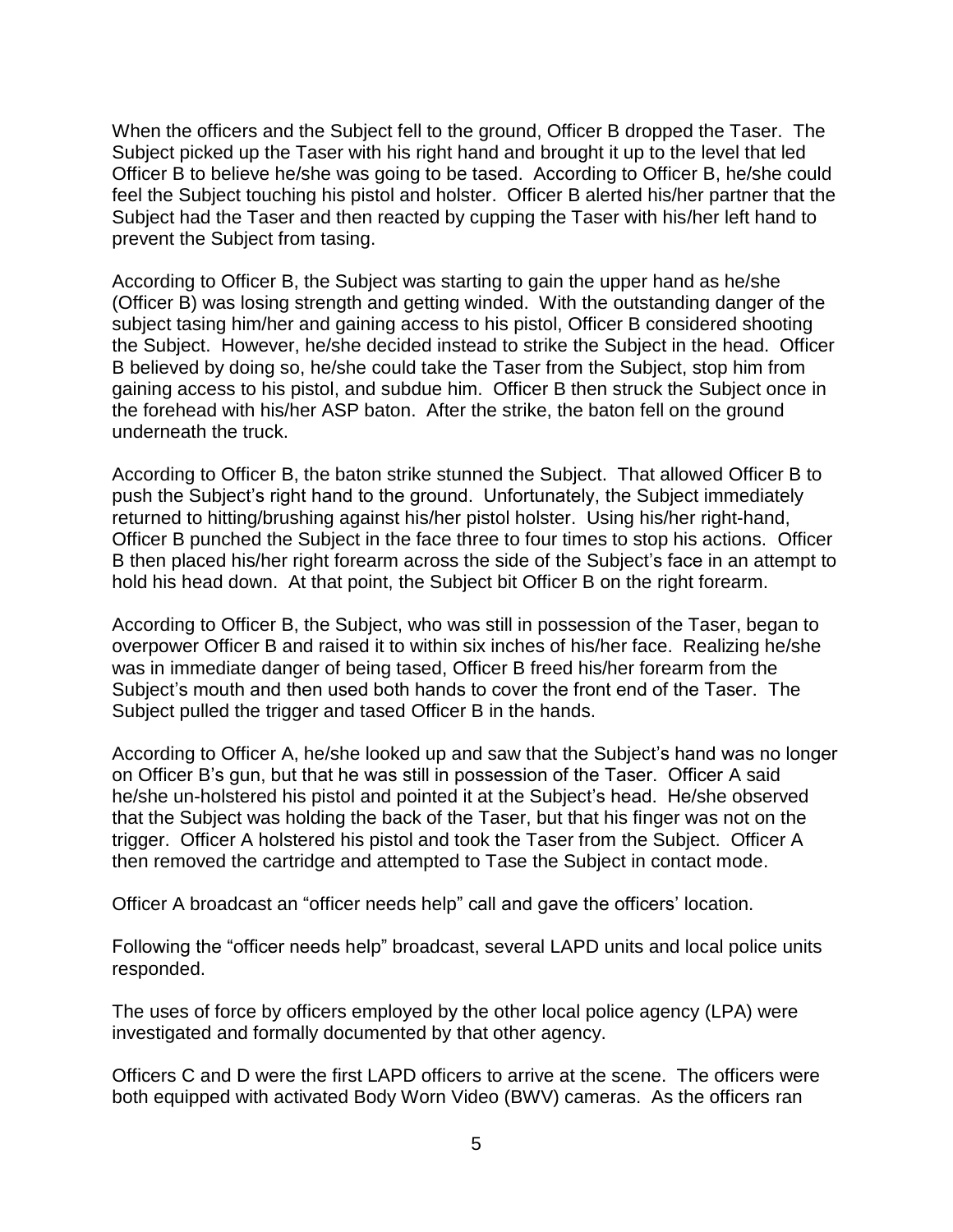toward the location, Officer D's BWV depicts LPA Officer A running ahead of them and entering the rear yard. As they did so, the Subject's girlfriend was standing a few feet from Officers A and B, who were still engaged with the Subject. Officers A and B were both on the ground next to the white pickup truck. The Subject was partially underneath the truck and was resisting the officers' efforts to handcuff him. The officers told the Subject's girlfriend to exit the yard but she refused to do so. At that point, LPA Officer A and Officer D grabbed her by the arm and moved her away from the altercation.

LPA Officers A and D held onto the Subject's right leg as Officer C held his belt and attempted to pull him out from underneath the truck. They were unsuccessful because the Subject was holding onto the vehicle's undercarriage. According to LPA Officer A, he/she observed the Subject reaching for an ASP baton that was under the truck. LPA Officer A let go of the Subject's leg and applied five downward kicks to the Subject's mid-section to prevent him from grabbing the ASP. Another officer then kicked the baton out of the Subject's reach. The officers ordered the Subject multiple times to stop resisting and to place his hands behind his back, but he failed to comply.

LPA Officer A obtained a Taser from his/her supervisor, LPA Sergeant A, and warned the Subject that he would get tased if he did not comply. LPA Officer A then tased the Subject on the left leg. The Subject reached back with a hand, grabbed the Taser, and tried to pull it away from LPA Officer A. LPA Officer A moved the Taser, provided another warning, placed the Taser on the Subject's lower back, and then tased him a second time. After the second tasing, the Subject resisted less and the officers were able to handcuff him.

Sergeant A arrived on scene. According to Sergeant A, he/she approached the gate leading to the rear yard, but did not enter due to the confined space and the number of officers already inside. Additionally, he/she observed that LPA Sergeant A was supervising the incident and that there were already enough officers to deal with the Subject. Sergeant A remained at the threshold of the wooden gate and controlled the response of arriving officers.

Sergeant A broadcast that the Subject was in custody. Sergeant B observed Officers A and B exit the rear yard with blood on their hands and clothing. Sergeant B asked them if they were injured, to which they responded affirmatively. Sergeant B requested two ambulances -- one for the officers and another for the Subject.

The officers from the LPA searched the Subject, walked him out to the street, and then sat him on the curb. LPA Officer A was monitoring the Subject and waiting for the ambulance when the Subject tried to escape by standing up and running away from the officers. LPA Officer A caught up to the Subject within a few feet and pushed him down to the ground. Officer D used a HRD to hobble the Subject's legs to prevent him from making another escape attempt.

Sergeant B approached, introduced him/herself to the Subject, and informed him that they had requested paramedics for him. The Subject told Sergeant B that he had been tased and hit in the head with a baton. Sergeant B then began to take command and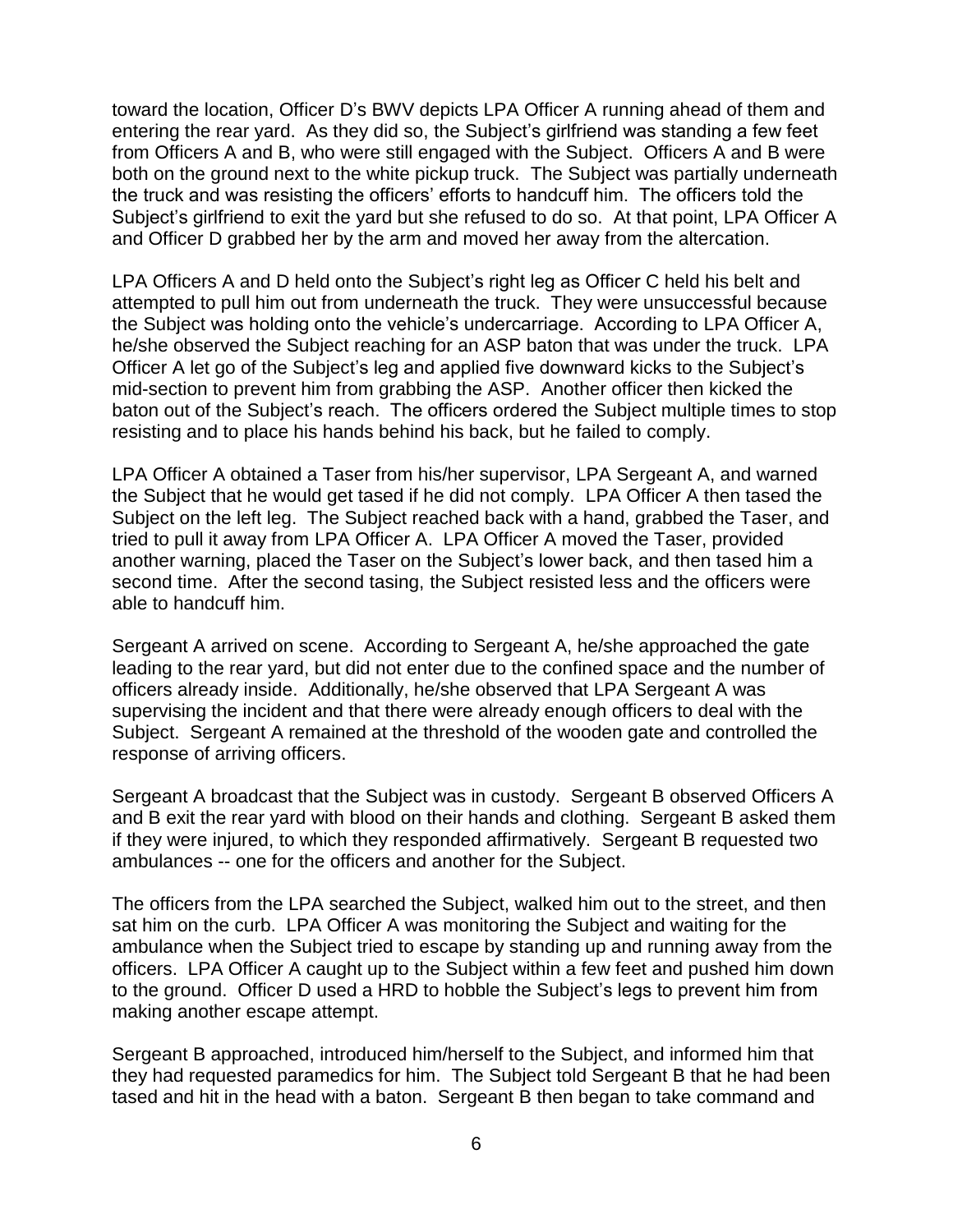control of the incident and initiated a Use of Force investigation. He/she directed Sergeant A to photograph the Subject's injuries.

Sergeant B examined the scene of the Use of Force and removed a Taser, an ASP baton and the Subject's wallet that was laying on the hood of a vehicle parked in the driveway. Sergeant B secured the Taser and ASP in the trunk of his/her police vehicle. The items were subsequently turned over to FID for processing.

A Los Angeles Fire Department Rescue Ambulance arrived on scene. The Subject was uncooperative and declined medical treatment. LAFD personnel placed him on a gurney and transported him to the hospital.

Meanwhile, Sergeant B continued his/her initial Non-Categorical Use of Force investigation. While photographing Officer B's injuries, Sergeant B asked Officer B how the Subject sustained the injury to his head. Officer B replied that he/she had struck the Subject in the head with his/her ASP baton, at which point Sergeant B determined that the incident was indeed a Categorical Use of Force requiring FID response. He/she informed Sergeant A of his/her findings and they agreed that they would separate and monitor the officers and that Sergeant A would make notifications. The sergeants then directed officers to secure the scene until FID arrived.

After Sergeant A was informed of the Categorical Use of Force, he/she obtained a Public Safety Statement (PSS) from Officer B.

Detective Supervisors arrived and monitored the scene until FID's arrival.

The Department Operations Center (DOC) was notified of the Head Strike by FID. FID detectives reviewed all documents and circumstances surrounding the separation, monitoring and admonition for the officers not to discuss the incident prior to being interviewed by FID investigators. All protocols were followed and appropriately documented.

# **Los Angeles Board of Police Commissioners' Findings**

The BOPC reviews each Categorical Use of Force incident based upon the totality of the circumstances, namely all of the facts, evidence, statements and all other pertinent material relating to the particular incident. In every case, the BOPC makes specific findings in three areas: Tactics of the involved officer(s); Drawing/Exhibiting of a firearm by any involved officer(s); and the Use of Force by any involved officer(s). Based on the BOPC's review of the instant case, the BOPC made the following findings:

# **A. Tactics**

The BOPC found Officers A and B's tactics to warrant a finding of Administrative Disapproval. The BOPC also found Officers C, D, and E's tactics to warrant a Tactical Debrief.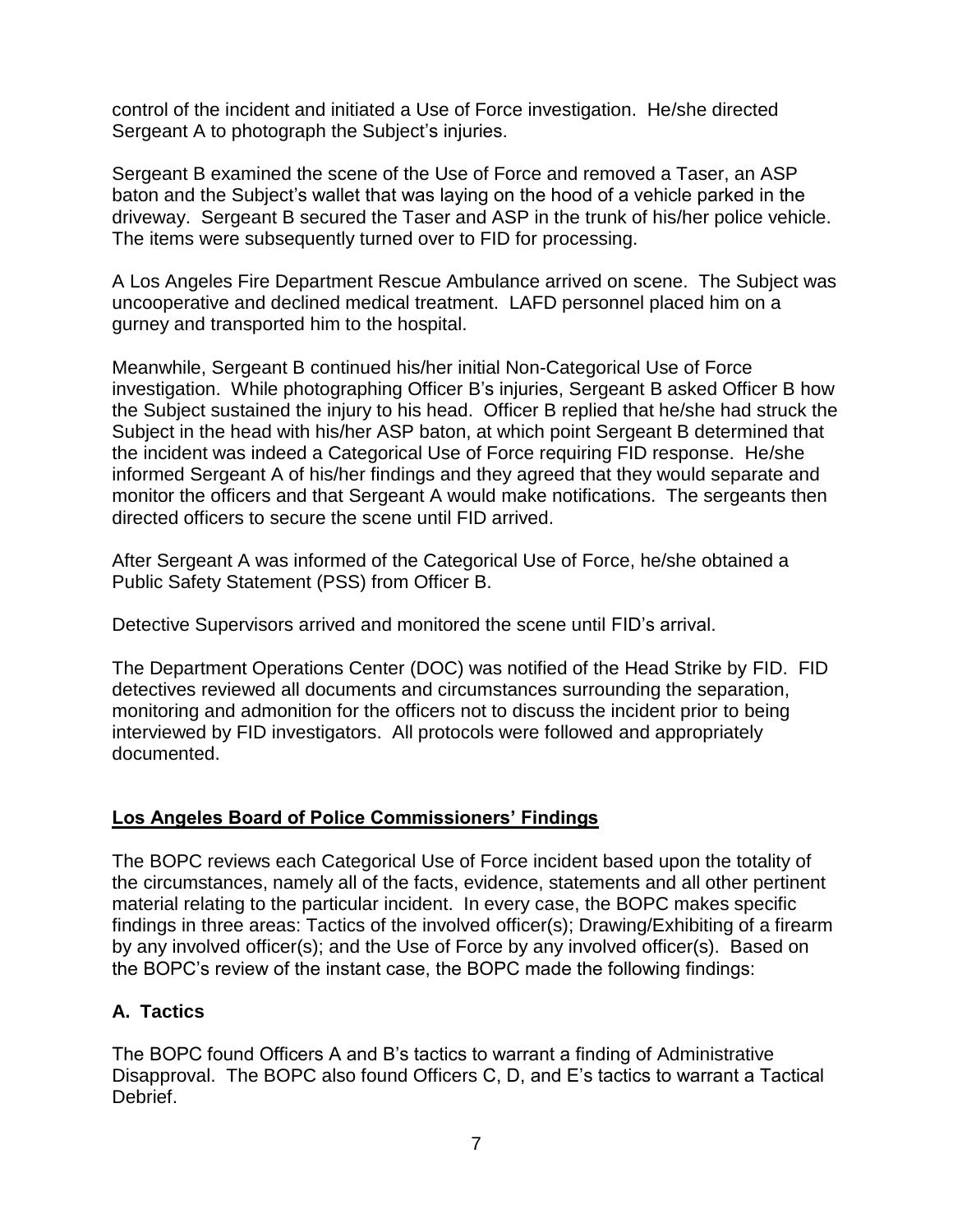# **B. Drawing and Exhibiting**

The BOPC found Officers A and B's drawing and exhibiting of a firearm to be In Policy.

# **C. Non-Lethal Use of Force**

The BOPC found Officers A, B, C, D, and E's non-lethal use of force to be In Policy.

# **D. Less-Lethal Use of Force**

The BOPC found Officers A and B's less-lethal use of force to be In Policy.

# **E. Lethal Use of Force**

The BOPC found Officer B's lethal use of force to be In Policy.

# **Basis for Findings**

In making its decision in this matter, the Commission is mindful that every "use of force by members of law enforcement is a matter of critical concern both to the public and the law enforcement community. It is recognized that some individuals will not comply with the law or submit to control unless compelled to do so by the use of force; therefore, law enforcement officers are sometimes called upon to use force in the performance of their duties. It is also recognized that members of law enforcement derive their authority from the public and therefore must be ever mindful that they are not only the guardians, but also the servants of the public. The Department's guiding value when using force shall be reverence for human life. Officers shall attempt to control an incident by using time, distance, communications, and available resources in an effort to de-escalate the situation, whenever it is safe and reasonable to do so. When warranted, Department personnel may objectively use reasonable force to carry out their duties. Officers who use unreasonable force degrade the confidence of the community we serve, expose the Department and fellow officers to legal and physical hazards, and violate the rights of individuals upon whom unreasonable force is used. Conversely, officers who fail to use force when warranted may endanger themselves, the community and fellow officers." (Use of Force Policy, Los Angeles Police Department Manual.)

The Commission is cognizant of the legal framework that exists in evaluating use of force cases, including the United States Supreme Court decision in Graham v. Connor, 490 U.S. 386 (1989), that:

"The reasonableness of a particular use of force must be judged from the perspective of a reasonable officer on the scene, rather than with the 20/20 vision of hindsight. The calculus of reasonableness must embody allowance for the fact that police officers are often forced to make split-second judgments – in circumstances that are tense, uncertain and rapidly evolving – about the amount of force that is necessary in a particular situation."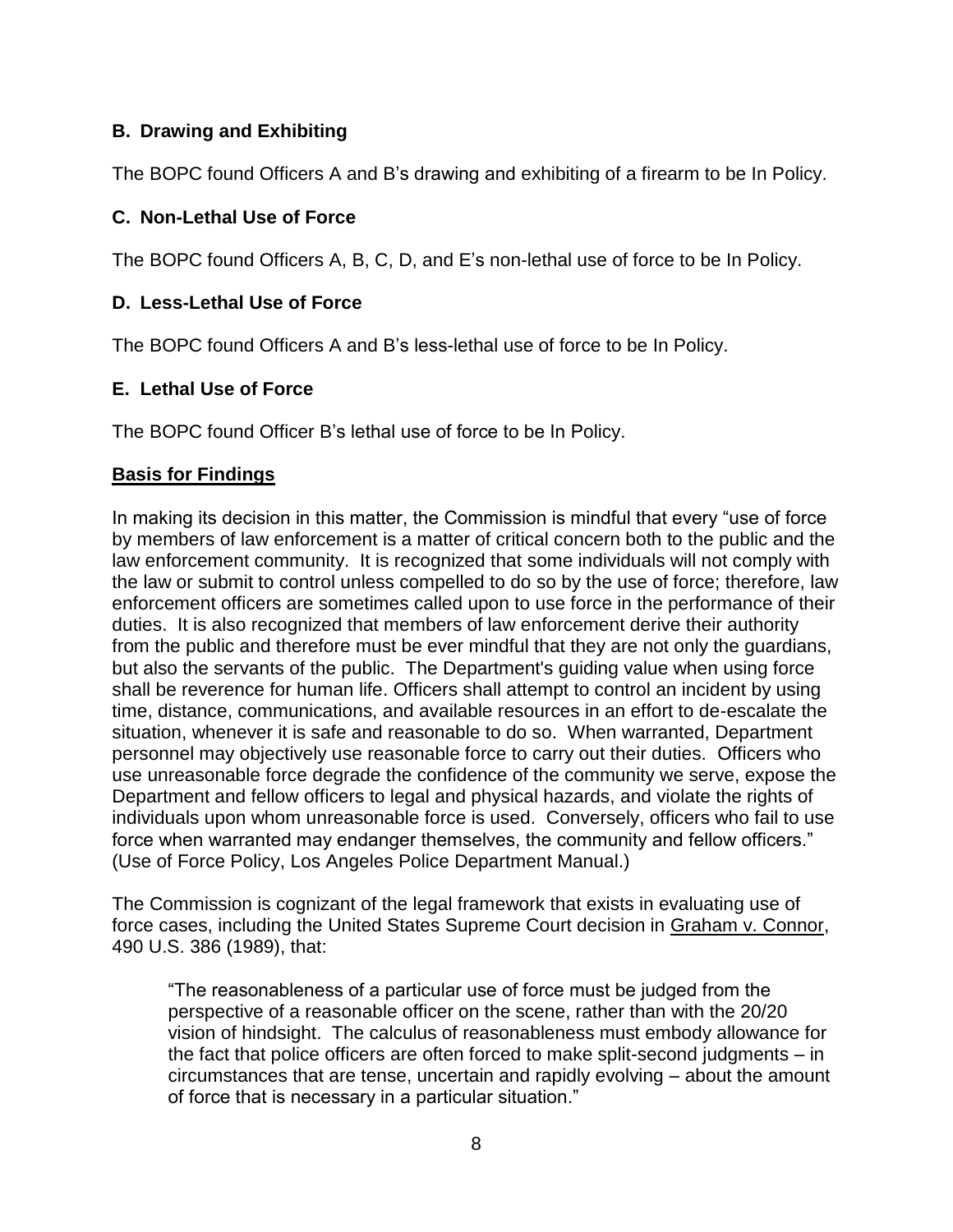The Commission is further mindful that it must evaluate the actions in this case in accordance with existing Department policies. Relevant to our review are Department policies that relate to the use of force:

Law enforcement officers are authorized to use deadly force to:

- Protect themselves or others from what is reasonably believed to be an imminent threat of death or serious bodily injury; or
- Prevent a crime where the subject's actions place person(s) in imminent jeopardy of death or serious bodily injury; or
- Prevent the escape of a violent fleeing felon when there is probable cause to believe the escape will pose a significant threat of death or serious bodily injury to the officer or others if apprehension is delayed. In this circumstance, officers shall to the extent practical, avoid using deadly force that might subject innocent bystanders or hostages to possible death or injury.

The reasonableness of an Officer's use of deadly force includes consideration of the officer's tactical conduct and decisions leading up to the use of deadly force. (Use of Force Policy, Los Angeles Police Department Manual.)

An officer's decision to draw or exhibit a firearm should be based on the tactical situation and the officer's reasonable belief that there is a substantial risk that the situation may escalate to the point where deadly force may be justified. (Los Angeles Police Department Manual.)

Tactical de-escalation involves the use of techniques to reduce the intensity of an encounter with a suspect and enable an officer to have additional options to gain voluntary compliance or mitigate the need to use a higher level of force while maintaining control of the situation. Tactical de-escalation does not require that an officer compromise his or her safety or increase the risk of physical harm to the public. De-escalation techniques should only be used when it is safe and prudent to do so. (Tactical De-Escalation Techniques, October 2016.)

# **A. Tactics**

• In its analysis of this incident, the BOPC identified the following tactical considerations:

# **1. Tactical Planning**

Officers A and B communicated a plan to set up surveillance and request additional resources if they observed the Subject at the location. Upon arrival, the officers observed the Subject at the location, approached, and made contact with him.

Operational success is based on the ability of the officers to effectively plan and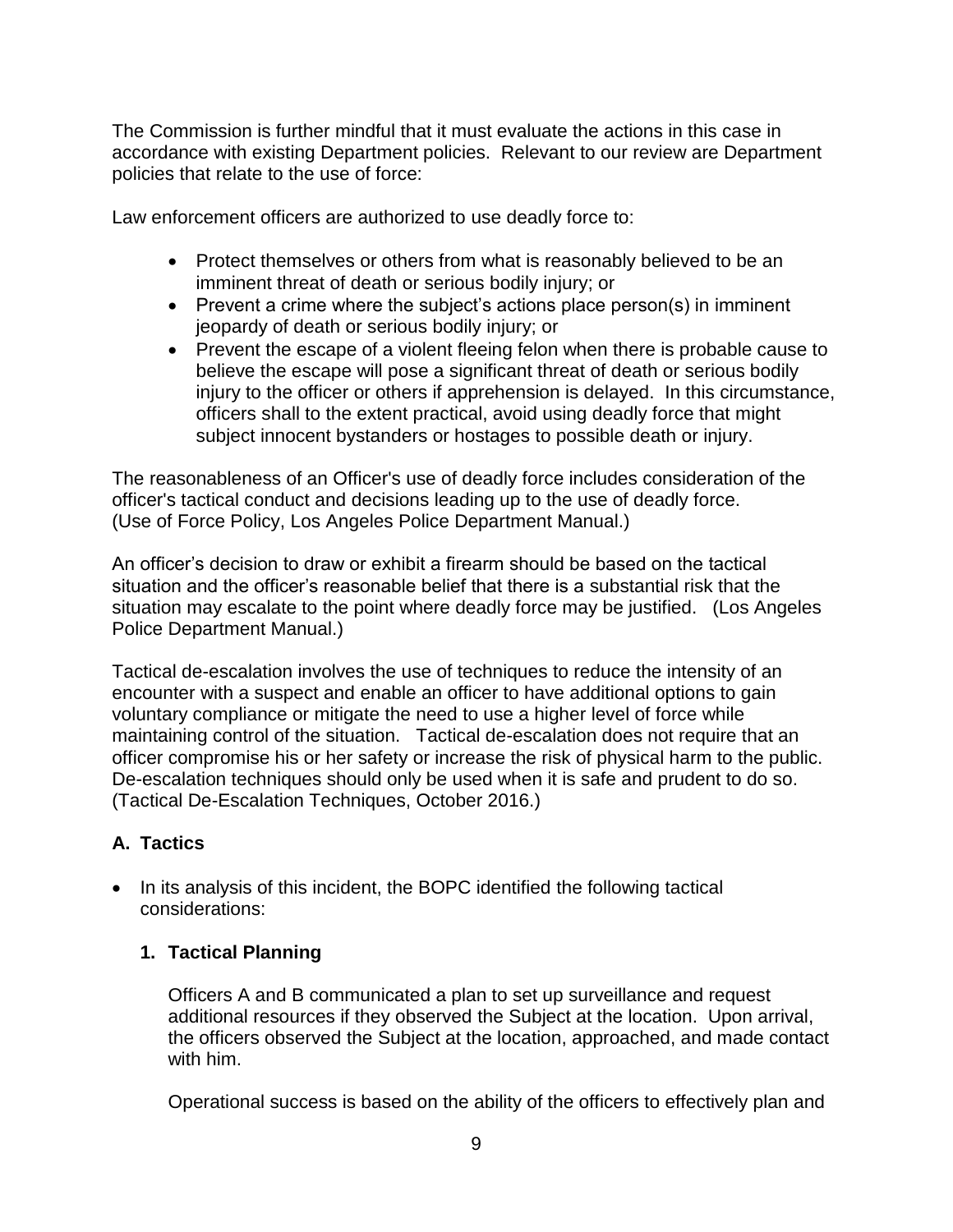approach each incident in a safe manner. Officers, when faced with an ongoing tactical situation, must remain alert to improve their overall safety, by their ability to recognize an unsafe situation and work collectively to ensure a successful resolution. A sound tactical plan should be implemented to ensure minimal exposure to the officers, while keeping in mind officer safety concerns.

In this case, Officers A and B discussed they would not take enforcement action if they believed the Subject was at the location. Instead, their plan was to set up surveillance and request additional resources. The BOPC would have preferred that the officers set up surveillance on the suspect and request additional resources, as discussed in their original plan.

Additionally, Officer A designated him/herself as the contact officer as well as the communications officer. This limited Officer A's ability to complete his/her responsibilities throughout the incident and placed the officers at a tactical disadvantage.

Based on the totality of the circumstances, the BOPC determined that Officers A and B's actions were a substantial deviation, without justification, from approved Department tactical training.

#### **2. Code Six**

Officer A did not advise CD of their status and location (Code-6).

The purpose of broadcasting a Code-6 location is to advise CD and officers in the area of their location and the nature of the field investigation, should the incident escalate and necessitate the response of additional personnel.

In this situation, Officer A stated that he/she attempted to provide his/her Code-6 location, however, was unsure if it was acknowledged by CD. Officer A should have verified CD received his/her Code-6 location prior to approaching a possibly armed suspect.

Based on the totality of the circumstances, the BOPC determined that Officer A, although he/she believed he/she broadcast his/her location, did not verify that it was received by CD, thus resulting in a substantial deviation, without justification, from approved Department tactical training.

### **3. Approaching a Possibly Armed Suspect**

Officers A and B approached a suspect whom they believed was possibly be armed.

In this case, Officer A, had information that the Subject was possibly armed with a handgun and approached the Subject to take him into custody. Although Officer B did not recall being briefed that the Subject might be armed, he/she formed that opinion based on his/her observations at the scene. Despite his/her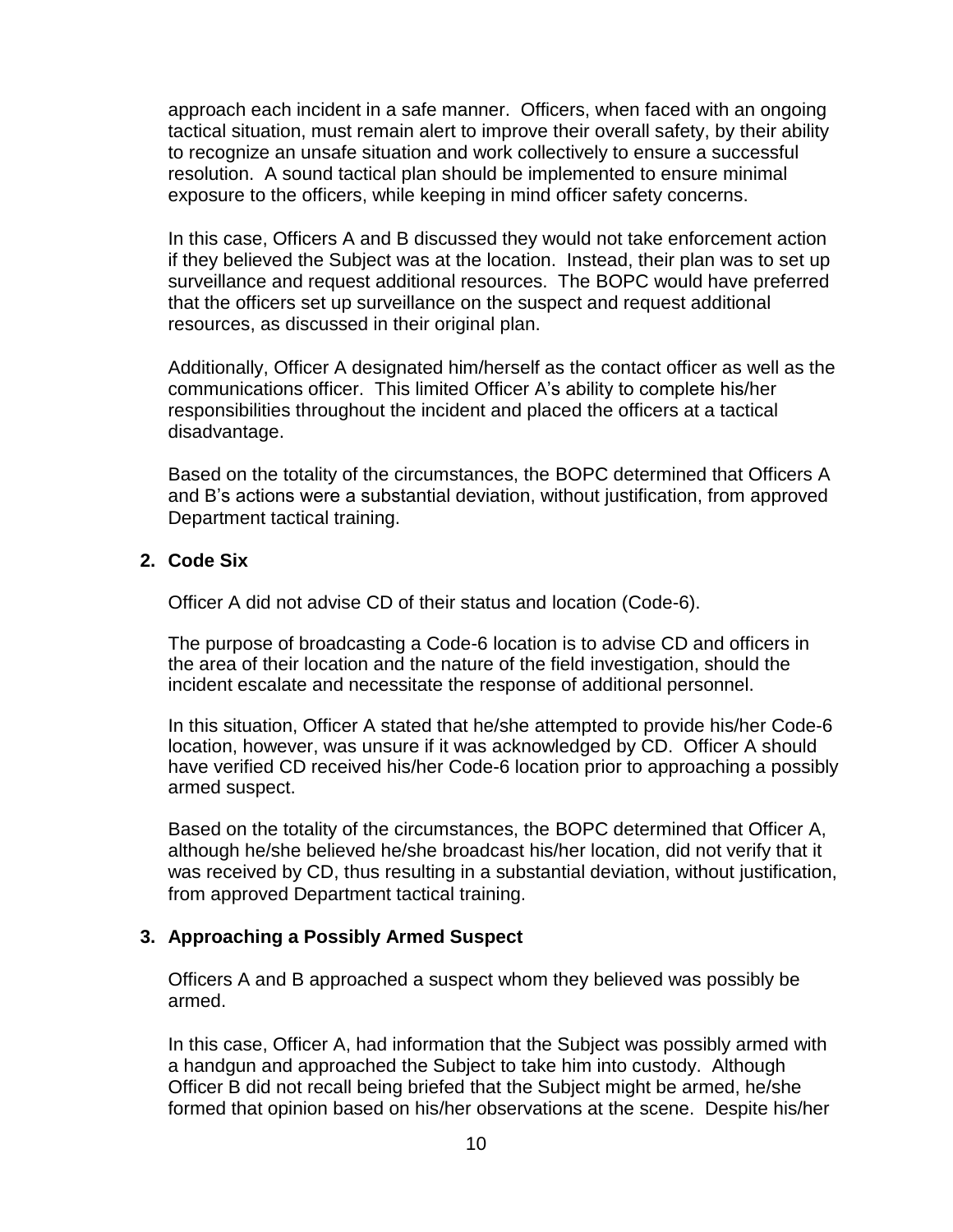belief that the Subject might be armed, Officer B exited his/her vehicle and approached the Subject.

Based on the totality of the circumstances, the BOPC determined that Officers A and B's decision to approach a suspect they believed was possibly armed, was a substantial deviation, without justification from approved Department tactical training.

## **4. Apprehension vs. Containment Mode/Pursuing Possibly Armed Suspect**

After the Subject broke free from the officers and ran down the driveway, Officers A and B engaged in foot pursuit after him, despite believing he was possibly armed.

Containment of an armed suspect demands optimal situational awareness. The ability to maintain the tactical advantage rests on the ability of the officers to effectively communicate, thus ensuring a coordinated effort and successful resolution.

Generally, officers are discouraged from pursuing armed suspects on foot. Nonetheless, officers must be afforded a level of discretion regarding the appropriateness of their decision to engage in a foot pursuit of an armed suspect. In this case, the BOPC would have preferred that Officers A and B maintain a position of cover or follow in containment mode while they broadcast the Subject's actions and set up a perimeter.

The BOPC determined that Officers A and B's decision to engage in a foot pursuit to apprehend a possibly armed suspect was a substantial deviation, without justification, from approved Department tactical training.

### • The BOPC also considered the following:

#### **1. Tactical Communication**

The investigation revealed that during the initial brief, Officer A communicated that the Subject was possibly armed with a firearm; however, Officer B did not recall receiving that information. The BOPC would have preferred that the officers ensure important communication is effectively relayed in order to provide a greater understanding of the tactical incident.

### **2. Maintaining Control of Equipment**

The investigation revealed that on multiple occasions, the officers lost or gave up control of their equipment while attempting to control the suspect. The officers were reminded of the importance of securing their equipment to prevent, as in this case, the suspect from gaining access to it.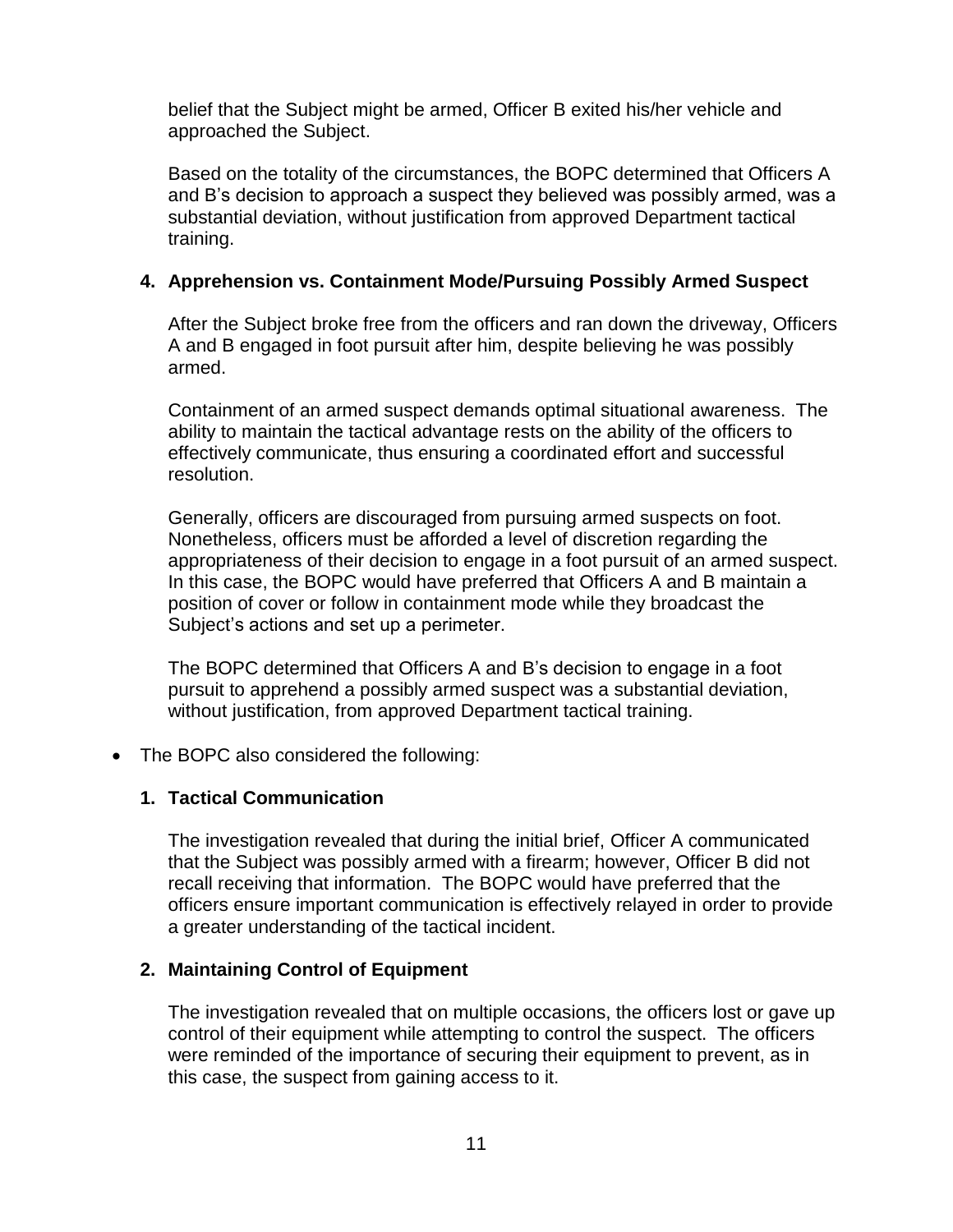### **3. Situational Awareness**

The investigation revealed that during the struggle with the suspect, Officer A had to utilize a map on his/her cellular phone to obtain the officers' location prior to broadcasting the help call. The officers were reminded of the importance of knowing their location and all pertinent information when requesting help.

## **4. Punches to Bony Areas**

The investigation revealed that Officer B punched the Subject in the face with a closed fist, three to four times. Officer B was reminded that punches to bony areas can cause injury, thus reducing the officer's effectiveness and limiting their ability to defend themselves.

• The evaluation of tactics requires that consideration be given to the fact that officers are forced to make split-second decisions under very stressful and dynamic circumstances. Tactics are conceptual and intended to be flexible and incident specific, which requires that each incident be looked at objectively and that the tactics be evaluated based on the totality of the circumstances.

Each tactical incident merits a comprehensive debriefing. In this case, there were identified areas where improvement could be made and a Tactical Debrief is the appropriate forum for the involved personnel to discuss the incident and the individual actions that took place during this incident.

Accordingly, the BOPC found Officers A and B's tactics to warrant a finding of Administrative Disapproval. The BOPC also found Officers C, D, and E's tactics to warrant a Tactical Debrief.

# **B. Drawing and Exhibiting**

- According to Officer A, he/she heard Officer B say, "He's trying to grab my gun," and, "He has the TASER." Officer A looked up and observed that the Subject was in possession of the TASER. Fearing for Officer B's safety, Officer A drew his/her service pistol and pointed it at the Subject's face.
- According to Officer B, he/she stopped the vehicle, exited, and approached the Subject, who was standing between the door and the car. Officer B observed that the van door partially obstructed his/her view and believed that the Subject could arm himself. Officer B drew his/her service pistol based on his years of experience dealing with fugitives and his/her knowledge that they could have weapons and arm themselves.

Based on the totality of the circumstances, the BOPC determined that an officer with similar training and experience as Officers A and B, while faced with similar circumstances, would reasonably believe that there was a substantial risk the situation may escalate to the point where deadly force may be justified.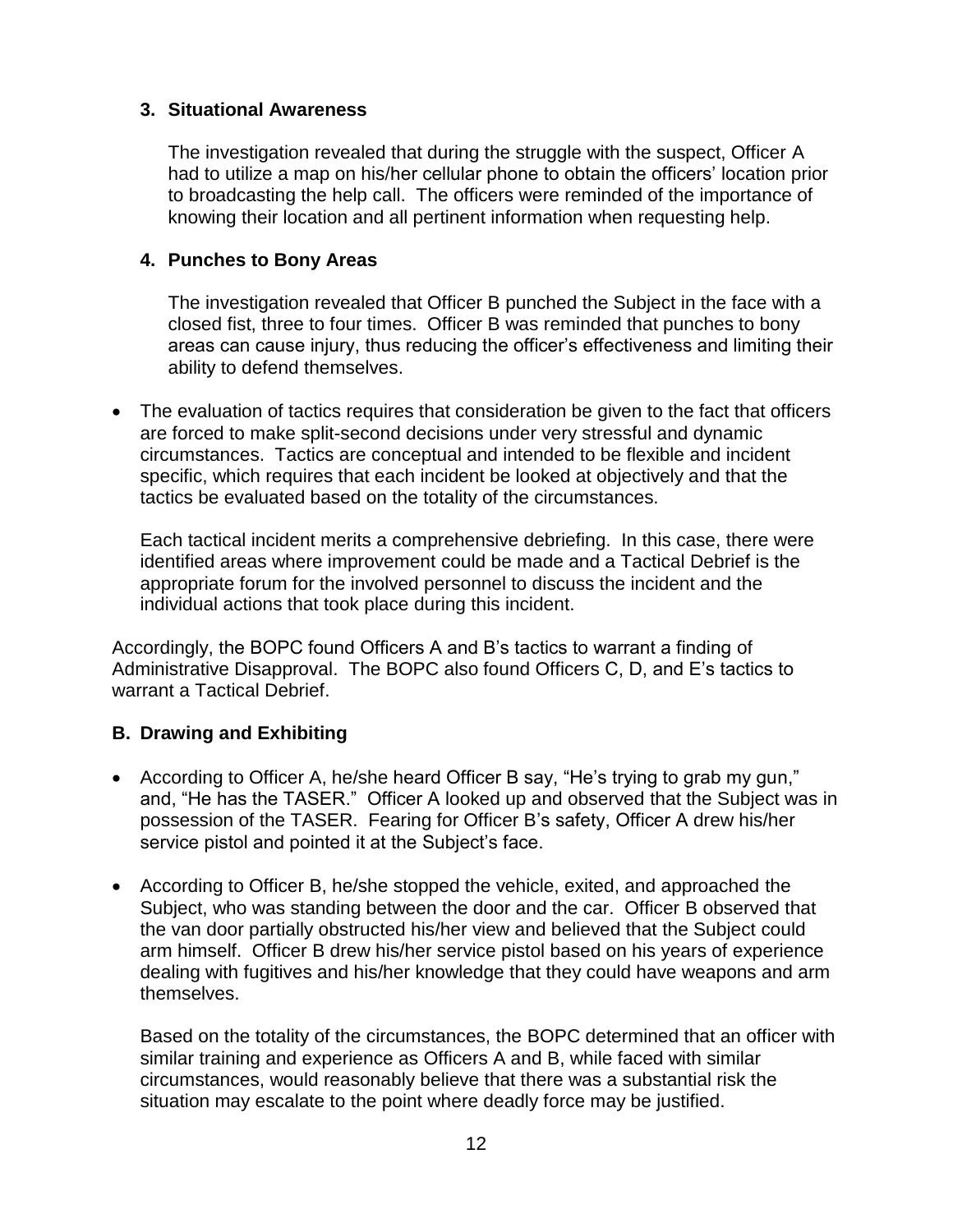Therefore, the BOPC found Officers A and B's drawing and exhibiting of a firearm to be In Policy.

## **C. Non-Lethal Use of Force**

• **Officer A –** (firm grips, physical force, and body weight)

According to Officer A, it was difficult to pull up the Subject's sleeves and manipulate the handcuffs because the Subject was wearing a bulky sweatshirt. The Subject flailed his hands and elbows and was able to move his hands from behind his back. Officer A attempted to grab both of the Subject's arms, but was unable to because the Subject was moving so quickly. As the officers moved towards the driveway, Officer A positioned him/herself behind the Subject, held him in a bear hug, and advised the Subject to stop resisting. The Subject continued to fight and flail his elbows and arms. At that point the suspect broke free from Officer A's bear hug.

• **Officer B –** (firm grips, physical force, body weight and punches)

According to Officer B, the Subject began stiffening up and pulling his arms away when Officer A attempted to take him into custody. Officer B approached, grabbed the Subject's wrist, and tried to pull him down to the ground.

After deploying the TASER, Officer B fell on top of the Subject, chest to chest, and lost control of the TASER. The Subject gained control of the TASER with his right hand and was coming up to tase Officer B. Officer B then yelled, "He's got the TASER."

Officer B stunned the Subject with a head strike from his/her collapsible baton and was able to push the Subject's right hand, which was holding the TASER, to the ground while also attempting to keep the Subject's hand away from his/her weapon. Officer B punched the Subject in the face three or four times in an attempt to stun him further. Officer B then used his/her right arm to pin the Subject's head down to the driveway.

• **Officer D –** (firm grips, physical force, and body weight)

According to Officer D, he/she entered the back yard and observed two officers on the ground wrestling with the Subject. The Subject was hanging onto the undercarriage of a truck parked near them, trying to pull himself away from the officers. Officer D held the Subject's calves with both hands and used his/her knees to apply body weight to the Subject's ankles. Officer D then pulled the Subject out from under the vehicle.

• **Officer C –** (firm grips and physical force)

According to Officer C, he/she entered the yard, observed the Subject actively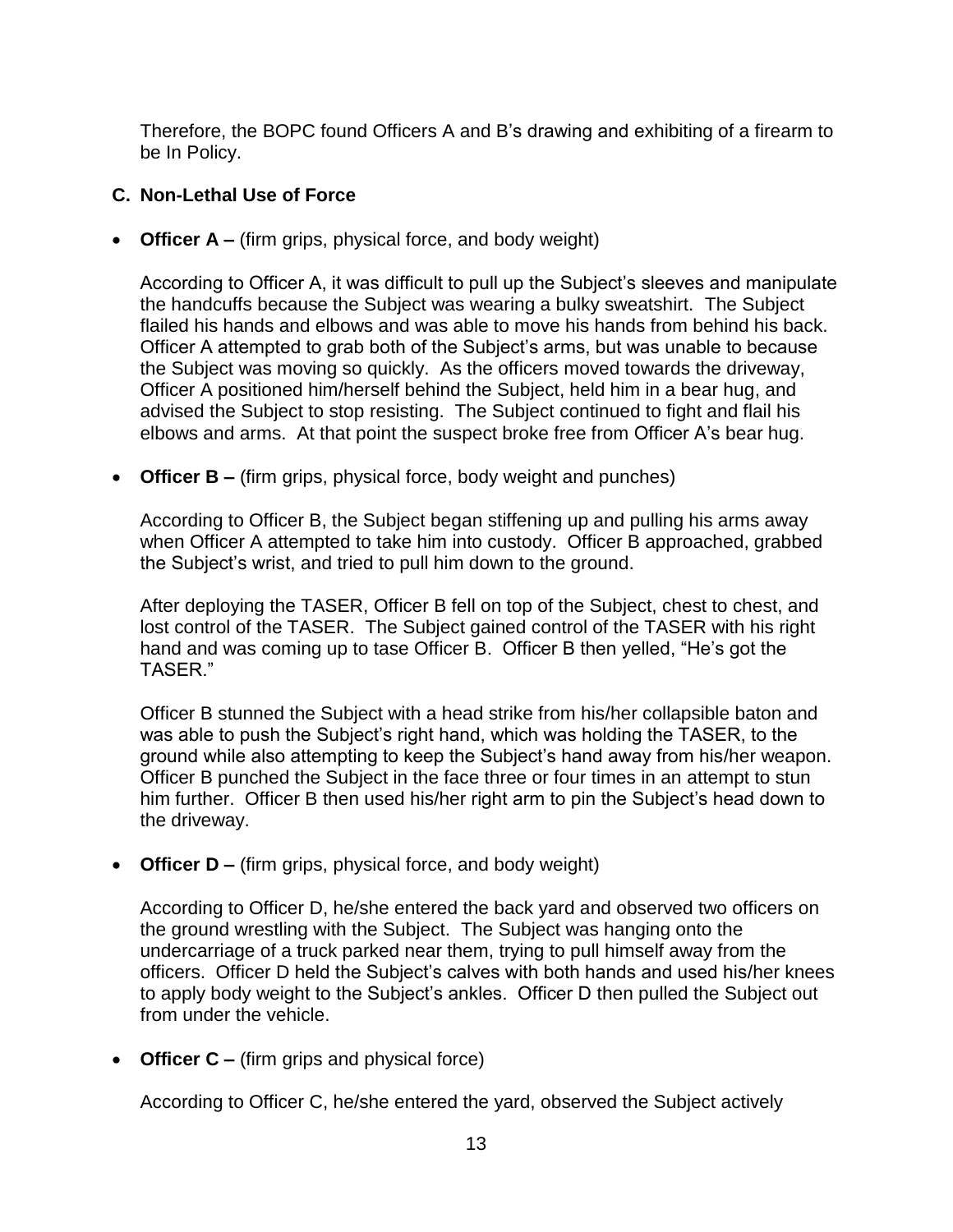resisting the officers and attempting to roll under a nearby truck. He/she grabbed the Subject's waist, near his pockets, and pulled him back from underneath the vehicle.

• **Officer E** – (firm grips)

According to Officer E, the Subject tried to run, but an officer grabbed him and pushed him to the ground. Officer E attempted to apply the Hobble Restraint Device (HRD) on the Subject to keep him from running, but was unable to do so because the Subject was kicking and squirming. Officer E then held the Subject's legs while another officer placed the HRD on him.

Based upon the totality of the circumstances, the BOPC determined that an officer with similar training and experience as Officers A, B, C, D, and E, while faced with similar circumstances, would believe this same application of non-lethal force would be reasonable to overcome the Subject's resistance.

Therefore, the BOPC found Officers A, B, C, D, and E's non-lethal use of force to be objectively reasonable and In Policy.

## **D. Less-Lethal Use of Force**

• **Officer B** – (collapsible baton)

According to Officer B, the Subject then spun to the right and began reaching into the pocket of his hoodie. Believing the Subject was reaching for some sort of weapon, Officer B deployed his/her collapsible baton. Officer B ordered the Subject to, "Stop resisting, get on the ground" and for the Subject to remove his, "[h]and out of his pocket." The Subject pulled his hand out of the pocket, but was unresponsive to Officer B's command to get on the ground. Officer B then struck the Subject two times on the leg area to get him to the ground.

According to Officer B, the Subject was very aggressive, amped up, and reached back into his hoodie pocket with his right hand. Believing the Subject was going to produce a weapon, Officer B struck his/her right hand two times with his/her collapsible baton.

• **Officer B –** (TASER, two activations)

According to Officer B, he/she believed the baton strikes were not working because the Subject continued fighting, flailing, and pulling away. Officer B decided to deploy the TASER, which was holstered on Officer A's left leg. Officer B went around to Officer A's left side, advising him/her that he/she was getting the TASER. The Subject broke free from Officer A and ran up the driveway towards the house. Officer B removed the TASER from Officer A's holster, followed behind the Subject for three or four steps and discharged the TASER in probe mode at the Subject's back.